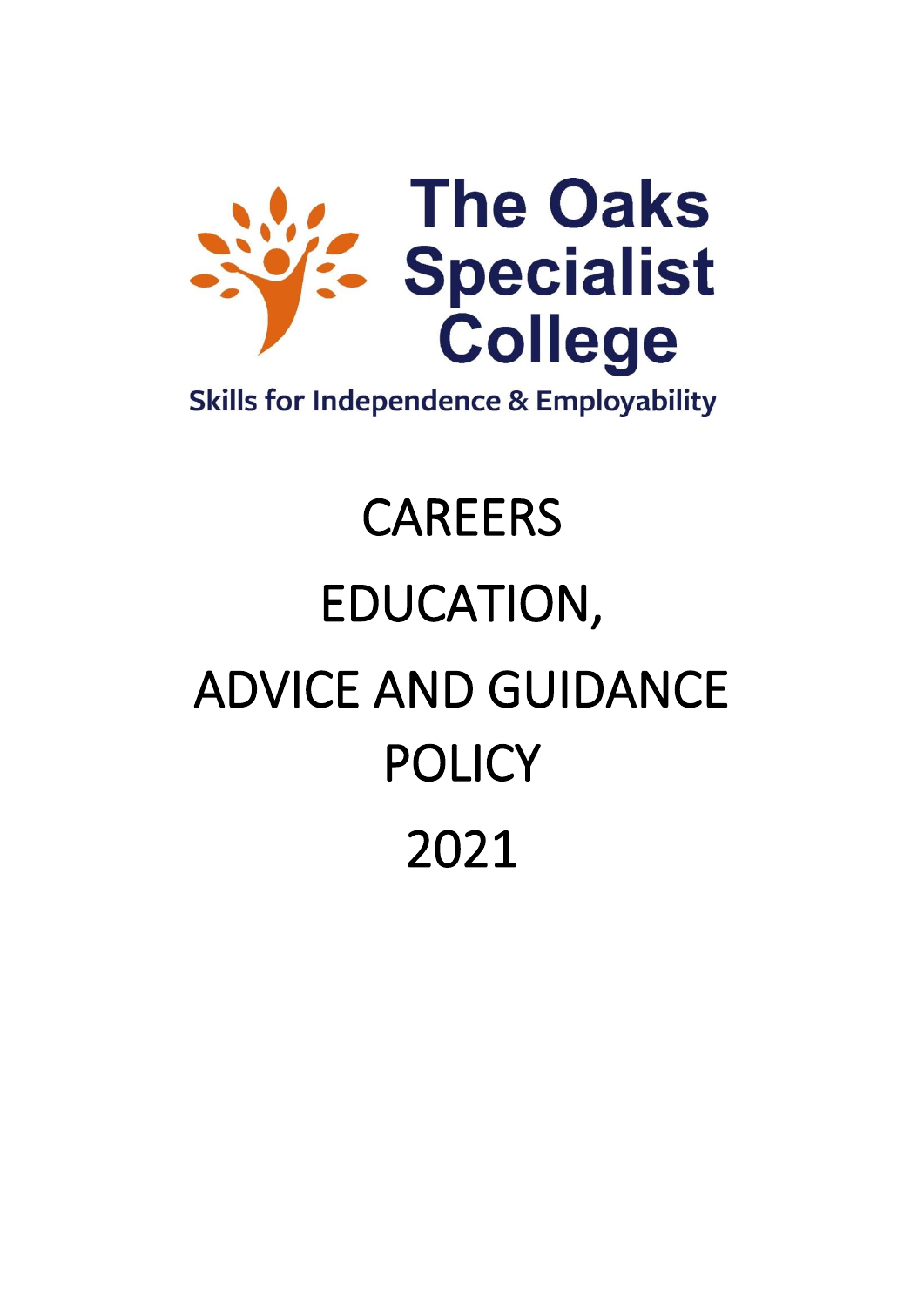| Applicability of Policy                                                                        | All staff and learners at The Oaks                                                                                                                                                                             |
|------------------------------------------------------------------------------------------------|----------------------------------------------------------------------------------------------------------------------------------------------------------------------------------------------------------------|
| <b>Location and Access</b><br>to the policy                                                    | The College website – https://www.theoaks.ac.uk/<br>٠<br>It is available on the College One drive\Policies\CEIAG Policy<br>п<br>Hard copies are available on request from the Administration<br>п<br>Team      |
| Relevant statutory<br>guidance, circulars,<br>legislation & other<br>sources of<br>information | <b>Gatsby Benchmarks</b><br>Careers Guidance - Guidance for further education colleges and<br>sixth form colleges (October 2018)<br>Ofsted's Further Education and Skills inspection framework (March<br>2020) |
| Date of next review                                                                            | April 2022                                                                                                                                                                                                     |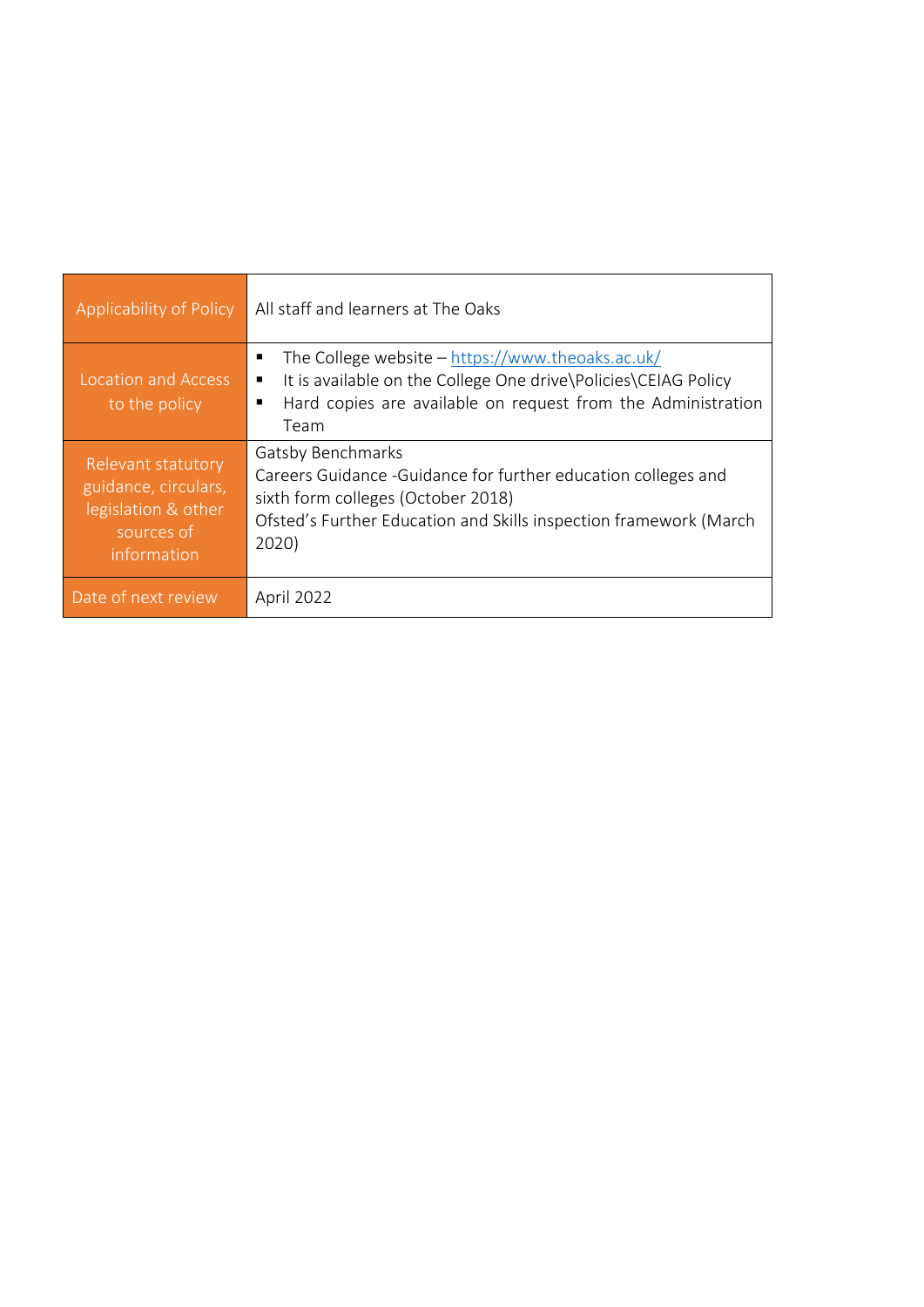# 1. Introduction

The Oaks (Skills for Independence and Employability Ltd) Post 16 Specialist Institution (SPI) is fully committed to ensuring that all learners acquire the skills, knowledge, understanding and attitudes to manage their learning and careers progression. In order to achieve this, the College recognises the importance of implementing Ofsted's Further Education and Skills inspection framework also the duties regarding career guidance and skills development and the importance of employer engagement within CEIAG.

The College also recognises its duty to secure access to independent careers advice for its learners.

Careers Guidance will focus on the specific needs of the individual learner to promote selfawareness and personal development. It will aim to provide current and relevant information to enable each learner to make informed choices about their future. It will be presented in an impartial manner, be confidential and differentiated to suit the requirements of each individual learner. The management board reviews and monitors the quality of Careers Education Information Advice and Guidance.

# 2. Scope

This policy applies to all staff involved in the delivery of information, advice and guidance, careers guidance, teaching, enterprise and employability. All learners up to and including the age of 16-19 & 19-25 year olds with a current Education, Health Care (EHC) Plan in place under section 37 of the Children and Families Act 2014.

# 3. Aims and Objectives

Careers Education, Information, Advice and Guidance (CEIAG) should promote the following for all learners.

 Self- development- assessing their strengths and weaknesses to inform future learning and work choices, also develop positive self-esteem and employability skills and attitudes. Furthermore, to achieve this aim, the College will be guided by the Gatsby Benchmarks to develop and enhance its Careers provision. [https://www.theoaks.ac.uk/wp-](https://www.theoaks.ac.uk/wp-content/uploads/2021/10/8-Gatsby-Benchmarks.pdf)

#### [content/uploads/2021/10/8-Gatsby-Benchmarks.pdf](https://www.theoaks.ac.uk/wp-content/uploads/2021/10/8-Gatsby-Benchmarks.pdf)

Progression planning through the provision of Information and Guidance (IAG) from careers advisors, support across the study programmes, organised progression activities, events and association with local Further Education and Skills providers and business.

Career exploration through the provision of a wide range of resources: computer software, books and leaflets, posters and access to impartial careers guidance.

Regular quality work experience.

Develop an understanding of the changing nature of work, learning and career, volunteering and community participation choices, including education, training including apprenticeship options.

#### To ensure all learners have:

- Access to high quality, professional and impartial careers guidance
- Access to inspirational Careers Education programme that challenges career stereotypes and promotes equality of opportunity
- Opportunity to improve employability skills and understanding of awareness of entrepreneurship through employer encounters
- Access to information about work, employment and apprenticeship opportunities that make learners better informed of progression and employment routes
- A programme of careers events, published annually, available on the College Website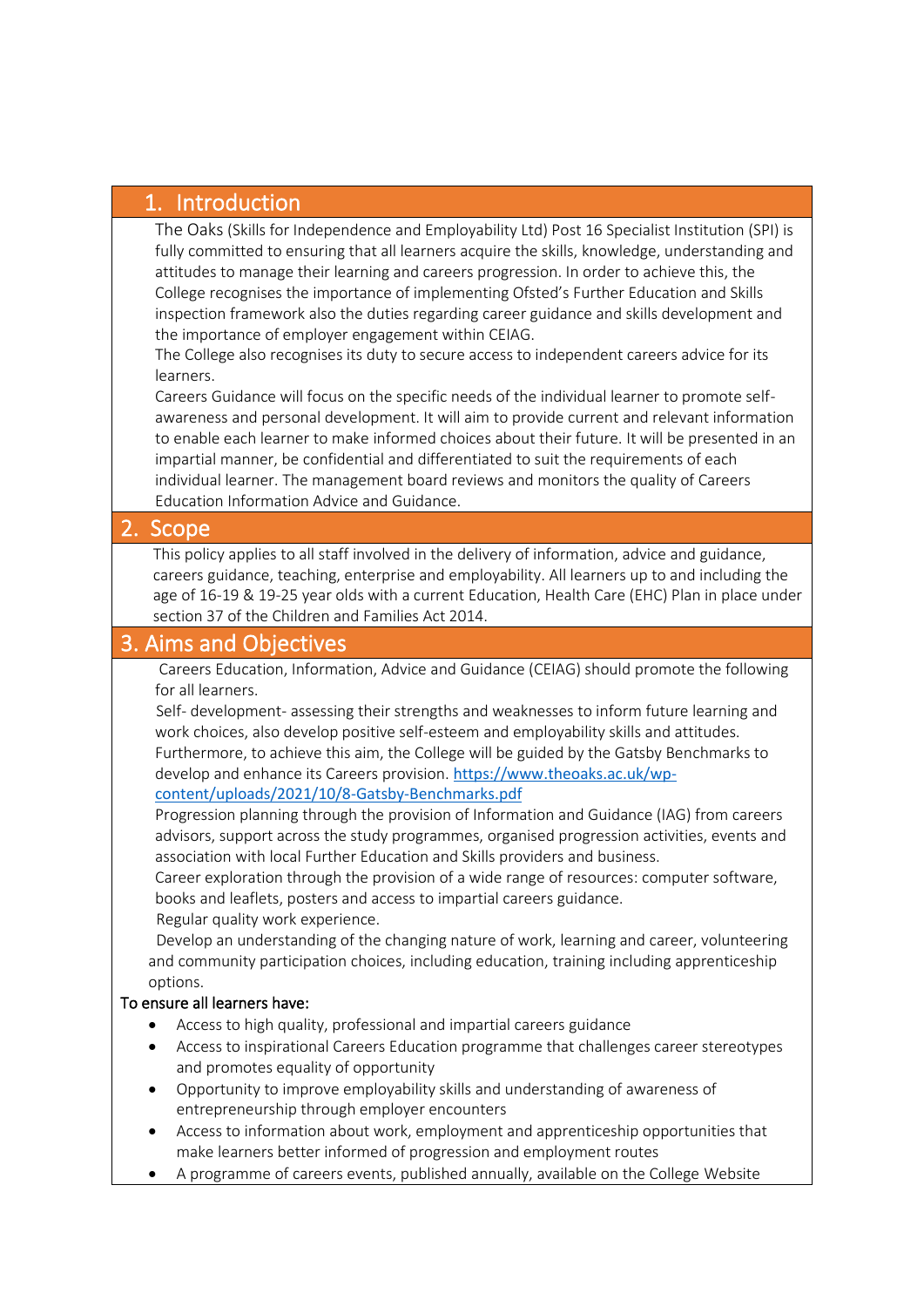The opportunity of involving Parents & Carers (with the learner's consent) in careers decision making

### 4. Learner Outcomes

#### 4.1 Learner Carer Exploration

Learners will be able to, with appropriate support if required:

- Investigate careers and opportunities in learning, work and apprenticeships and how these meet local and national priorities
- Access appropriate information, resources, help and guidance
- Understand changes in education, training and employment and the impact of these on career and working life
- Understand the full range of options available to them from various sources of information

# 4.2 Learners' Self Development

Learners will be able to, with appropriate support if required:

- Understand self, key qualities and skills
- Develop key skills including teamwork, problem solving, independent enquiry, resilience, managing own career development
- Through work experience, test their effectiveness in the workplace and develop skills through experience

#### 4.3 Learners Progression

Learners will be able to, with appropriate support if required:

- Make and apply career plans
- Decide on next steps in their career development using action planning, reviewing and setting smart targets
- Search for appropriate opportunities and develop networks
- Prepare for work, further or higher education through written/verbal application and selection interview.
- 5. Careers Education, Information, Advice and Guidance Implementation

#### Study Programme/ Teaching, Learning and Assessing

Teaching staff/ Tutors/ LSP's/ Job Coaches contribute to the delivery of CEIAG through:

- The delivery of compulsory tutorials which include British Values, Prevent, My Safety
- The importance of English & Maths and Equality and Diversity
- Skills for success delivered by Employability Facilitators
- Support for learners in preparing Individual Learning Plans (ILP) and ensure that learners are aware, monitor and review their individual targets and target setting
- Conduct regular Learner Progress Reviews and one to one reviews with learners
- Employability skills are identified, embedded and demonstrated in all learners' main vocational qualifications
- Maths and English GCSE/ Functional Skills is taught and embedded throughout the duration of the learners' vocational qualification
- Ensure that learners participate in careers events and industry days.